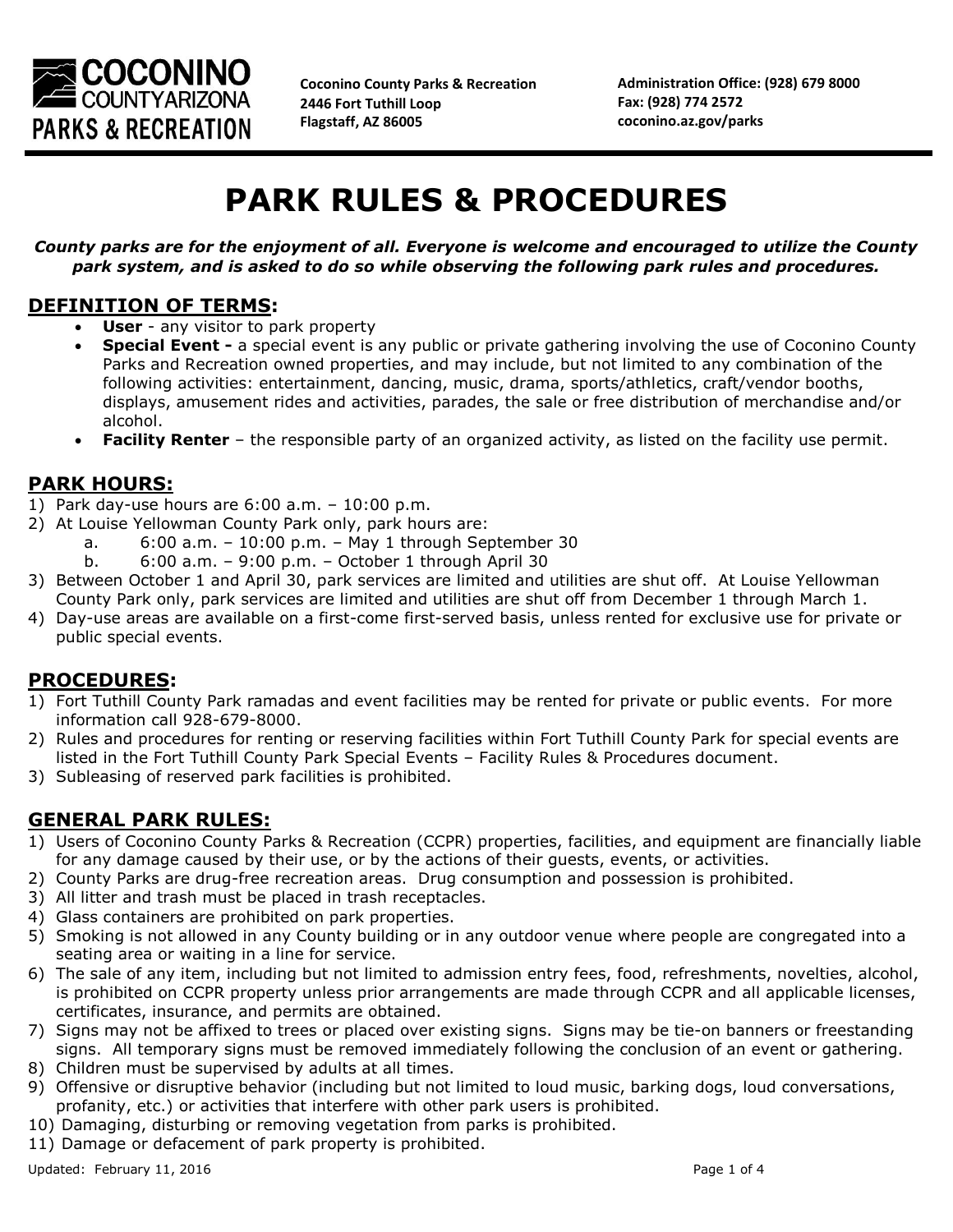- 12)Skateboard use is not permitted on park structures such as benches, tables, stairs, walls, curbs, or other structures and park features not designed for skateboard use.
- 13) Climbing on walls, sculptures, park structures or fences is prohibited. Exceptions are for climbing walls and playground equipment.
- 14)Firing firearms and weapons is prohibited.
- 15)Fireworks and the use of projectile propelling devices such as but not limited to launching rockets and paintball guns, are prohibited.
- 16)CCPR is not responsible for injuries that may occur on park property.
- 17)CCPR reserves the right to deny any activity or event proposed to be conducted on CCPR property.
- 18)CCPR is not responsible for any personal property that is lost, stolen, or damaged on County park property.
- 19)Failure to follow all rules and policies set forth by CCPR, as well as all local and State laws, may result in eviction or removal from park.
- 20)All exceptions to rules or procedures must be approved in writing by CCPR.

# **CAMPING, CAMPFIRES AND BAR-B-QUE GRILLS:**

- 1) Camping is allowed in designated camping areas at Fort Tuthill County Park only. Overnight camping is not allowed in day-use areas, parking lots, on trails, or in any other area of a park.
- 2) Overnight parking is prohibited without prior permits.
- 3) Campfires are permitted in designated camping areas only and must be contained in approved fire rings, not closer than fifty (50) feet to any structure. Campfires are prohibited when fire restrictions are put into place due to fire danger conditions.
- 4) Only charcoal is allowed in barbecue grills, and only when fire restrictions are not in place.

# **PETS & LIVESTOCK:**

- 1) All pets shall be maintained on a leash and under physical or secured restraint at all times as per the Coconino County Leash Law, Regulation #11-1-2.
- 2) In order to maintain sanitation and public health standards, pets are not permitted in playgrounds, skate parks, ball courts or athletic fields.
- 3) Livestock is not permitted in parks. Exceptions will be made during the County Fair or when associated with a special event that has been approved and permitted by CCPR.
- 4) The county operates an equestrian stabling facility between May 1 and September 30 at Fort Tuthill County Park. Stalls are available for reservation and rent. See Coconino County Parks and Recreation Stables Rules and Procedures.

## **PARKING, MOTORIZED & NON-MOTORIZED VEHICLES:**

- 1. Use of parking lots for park-n-ride activities is prohibited.
- 2. Park users may not park vehicles in adjacent residential, private properties, business parking lots or on public thoroughfares.
- 3. Vehicles may travel on and park in established roads and parking lots only. Parking is not permitted along side roads, in forested or natural areas.
- 4. Vehicle maintenance and/or mechanic work, including oil changing, engine repair, etc., are prohibited on park property.
- 5. Motorcycles and ATVs being operated on park property must be registered and insured, and must have functioning spark arresters. Motorcycle and ATV drivers are required to possess the appropriate license endorsements
- 6. Motorized vehicles may only be operated on designated roadways and parking lots; they are not permitted on park trails, natural areas, sidewalks, ball courts, athletic fields or landscaped areas. Coconino County trials are managed in accordance with Part 35 Nondiscrimination on the Basis of Disability in State and Local Government Services as amended by the United States Department of Justice on September 15, 2010.
- 7. Park speed limit is 20 mph or lower if so posted.

## **ATHLETIC COURTS & FIELDS:**

#### **Reservations**

1. Athletic courts and fields are available on a first-come first-served basis during park hours and whenever the athletic fields or courts are not reserved and/or scheduled activities are not in progress.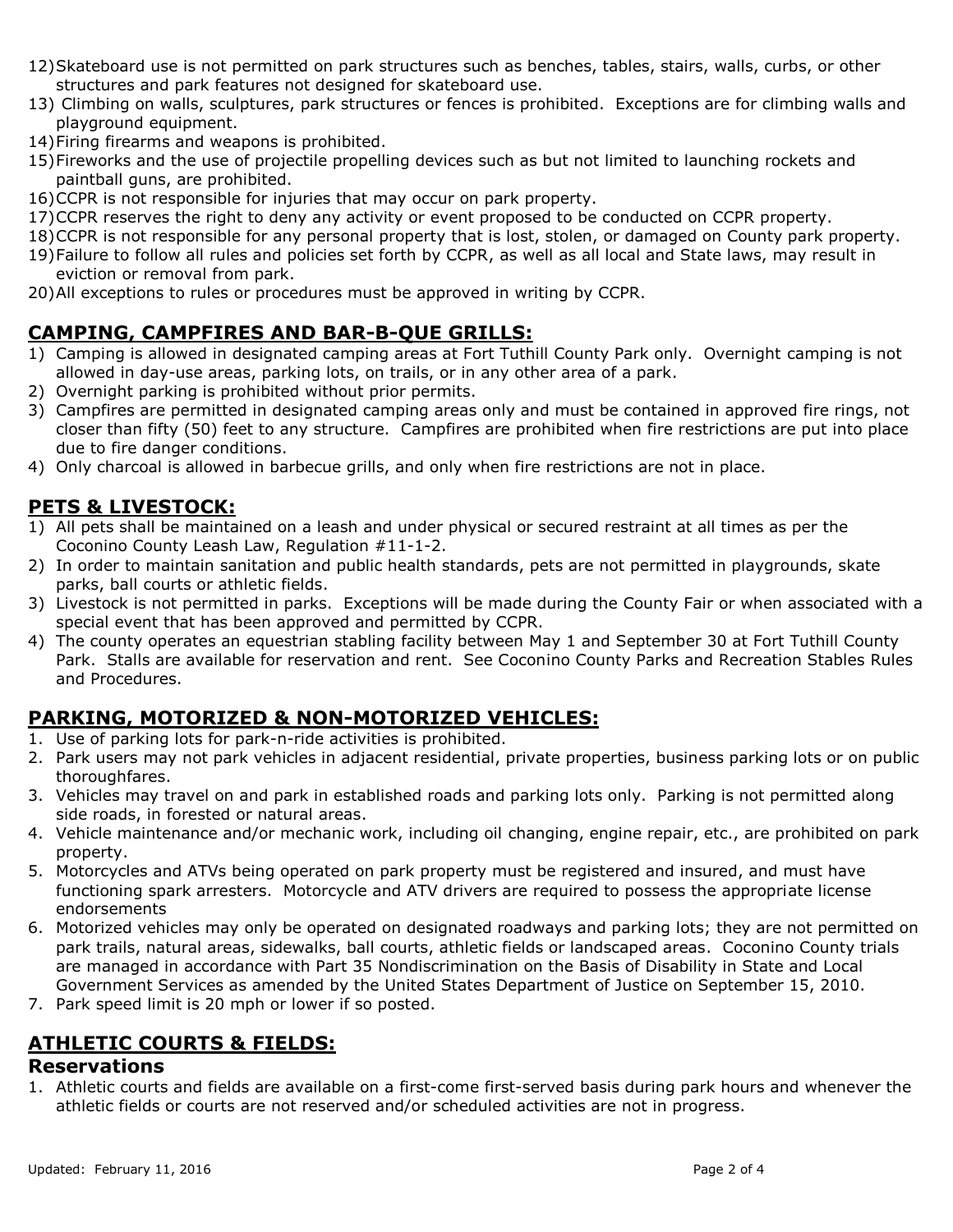- 2. The athletic fields and courts may be rented for athletic practices, leagues, and instruction. Reservations for athletic fields or courts are available by contacting the Coconino County Parks & Recreation (CCPR) at (928) 679-8000 during normal business hours.
- 3. Organizations whose use of athletic fields or courts includes any of the following: admission, participant entry fees, leagues, instruction, special events, and tournament play, must comply with CCPR's special event application procedure.
- 4. CCPR will attempt to maximize sports field usage. First priority for scheduling will be for organized activities conducted by Coconino County Parks and Recreation; second priority will be for non-profit sports or youth organizations; third priority will be organized activities conducted by other public agencies; and fourth priority will be for organized activities conducted by private for-profit businesses.
- 5. Reservations are accepted on a first-come first-served basis, except when reservation requests for sports fields are for annual, recurring league game scheduling which affect multiple dates.
- 6. Reservation and special event fees and deposits are charged according to the current CCPR fee schedule and are due prior to facility use.
- 7. CCPR accepts cash, checks, money orders, and credit cards (Visa and MasterCard) for payment of fees and deposits.
- 8. All organizations using athletic courts or fields must provide CCPR with a Certificate of Insurance. This certificate must provide comprehensive public liability insurance coverage naming Coconino County as an additional-insured for the period of use. The minimum coverage required is \$1,000,000.
- 9. Refunds for cancellations will be paid at the following rates:
	- a. 100% cancellations occurring 60 or more days prior to arrival date.
	- b. 50% cancellations occurring between 30 and 59 days prior to arrival date.
	- c. 25% cancellations occurring between 15 and 29 days prior to arrival date.
	- d. Rental fees will be forfeited for cancellations made less than 14 days prior to arrival date.

#### **Rules**

- 1. Courts and ball fields are for sports activities only.
- 2. Bicycles, motorcycles, ATVs, or other motorized or non-motorized devices are not allowed on courts or ball fields, with the exception of wheelchairs or CCPR maintenance vehicles.
- 3. No stakes, posts, poles, or markers of any kind may be driven into athletic courts or fields.
- 4. Throwing, pitching, kicking or hitting balls or objects against the chain link fences or backstops is prohibited.
- 5. In order to maintain sanitation and public health standards, pets are not permitted on ball courts or athletic fields.
- 6. Alcoholic beverages are not permitted on the athletic fields and courts during public events without proper licensing, permits and insurance.
- 7. Striping or marking athletic courts and fields is prohibited.
- 8. Golfing, shot putting, javelin or discus throwing on athletic fields is prohibited, unless permitted through CCPR.
- 9. Use of metal cleats on athletic fields is prohibited.
- 10.CCPR reserves the right to cancel scheduled activities at any time at its sole discretion in the event of unacceptable playing conditions, which may result in damage to athletic fields and courts; injury to participants; or when reservation and permit procedures have not been met.

## **SKATE PARKS:**

The Coconino County Park system has one skatepark and it is located at Louise Yellowman County Park.

- 1) The skatepark is a non-supervised facility. Coconino County does not assume responsibility for injuries. Use of the skate park is at the one's own risk.
- 2) Skatepark hours are:
	- a. 6:00 a.m. 10:00 p.m. May 1 through September 30
	- b. 6:00 a.m. 9:00 p.m. October 1 through April 30
	- c. Skatepark may be used by skateboards, roller skates, inline skates, and BMX-type bicycles.
- 3) Skating is prohibited when surfaces are wet or iced over.
- 4) Skating features and skating bowls are to be kept free of trash and other potential obstacles. Properly dispose of all trash.
- 5) Portable skatepark elements or other obstacles are prohibited from being brought into skatepark.
- 6) Use of the following protective equipment is recommended: helmets, elbow pads, knee pads and shin guards.
- 7) Bicycles must cap axels (pegs) and handlebar ends in order to protect the skatepark surface.